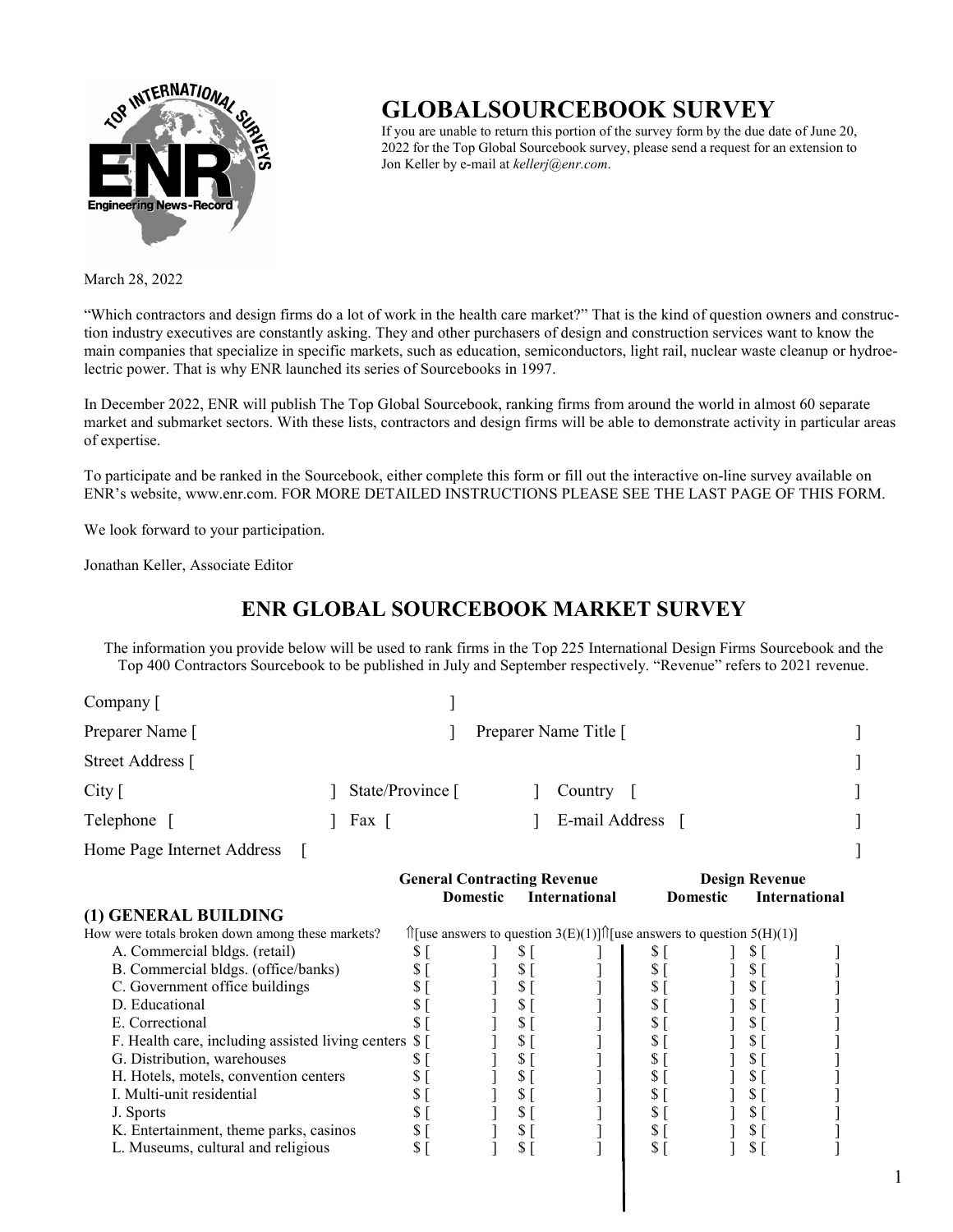| M. Mixed-Use                                                                        | \$[                   | \$[                                                                                                                                                                                                                                                                                                                                                                     |                                                     | $$^{[}$                   | $$^{[}$                                                                                                                                                                                                                                                                                                                         |                                             |
|-------------------------------------------------------------------------------------|-----------------------|-------------------------------------------------------------------------------------------------------------------------------------------------------------------------------------------------------------------------------------------------------------------------------------------------------------------------------------------------------------------------|-----------------------------------------------------|---------------------------|---------------------------------------------------------------------------------------------------------------------------------------------------------------------------------------------------------------------------------------------------------------------------------------------------------------------------------|---------------------------------------------|
| N. Other (specify) $\frac{1}{\sqrt{1-\frac{1}{2}}}\left  \frac{f(x)}{f(x)} \right $ | $S_{\Box}$            | $S_{\Gamma}$<br>$\sim$ $\sim$ $\sim$ $\sim$                                                                                                                                                                                                                                                                                                                             | $\mathbf{I}$                                        | $\Im$ [                   | $\frac{1}{2}$ \$ [                                                                                                                                                                                                                                                                                                              |                                             |
| <b>TOTAL</b>                                                                        | S <sub>1</sub>        | $\sim$ 1.<br>S <sub>1</sub>                                                                                                                                                                                                                                                                                                                                             | <b>General Contracting Revenue</b>                  | $S$ [                     | S <sub>1</sub><br>$\mathbf{I}$<br><b>Design Revenue</b>                                                                                                                                                                                                                                                                         |                                             |
|                                                                                     | <b>Domestic</b>       |                                                                                                                                                                                                                                                                                                                                                                         | International                                       |                           | Domestic                                                                                                                                                                                                                                                                                                                        | <b>International</b>                        |
|                                                                                     |                       |                                                                                                                                                                                                                                                                                                                                                                         |                                                     |                           |                                                                                                                                                                                                                                                                                                                                 |                                             |
| (2) INDUSTRIAL PROCESS                                                              |                       |                                                                                                                                                                                                                                                                                                                                                                         |                                                     |                           |                                                                                                                                                                                                                                                                                                                                 |                                             |
| How were totals broken down among these markets?                                    |                       |                                                                                                                                                                                                                                                                                                                                                                         | $\hat{\Pi}$ [use answers to question 3(E)(2)]       |                           | $\mathcal{L}$ [use answers to question 5(H)(2)]                                                                                                                                                                                                                                                                                 |                                             |
| A. Steel & non-ferrous metals                                                       | \$[                   | \$[                                                                                                                                                                                                                                                                                                                                                                     |                                                     | \$[                       | \$[                                                                                                                                                                                                                                                                                                                             |                                             |
| B. Chemicals (non-petroleum)                                                        |                       |                                                                                                                                                                                                                                                                                                                                                                         |                                                     |                           | $S_{\Gamma}$                                                                                                                                                                                                                                                                                                                    |                                             |
| C. Pharmaceuticals                                                                  |                       | $\begin{array}{ccc} \texttt{s} & \texttt{i} & \texttt{j} & \texttt{s} & \texttt{r} \\ \texttt{s} & \texttt{j} & \texttt{s} & \texttt{j} & \texttt{s} \\ \texttt{s} & \texttt{j} & \texttt{s} & \texttt{j} & \texttt{s} \\ \texttt{s} & \texttt{i} & \texttt{j} & \texttt{s} & \texttt{i} \\ \texttt{s} & \texttt{i} & \texttt{j} & \texttt{s} & \texttt{i} \end{array}$ |                                                     |                           | $S_{\text{L}}$                                                                                                                                                                                                                                                                                                                  |                                             |
| D. Food and beverage processing                                                     |                       |                                                                                                                                                                                                                                                                                                                                                                         |                                                     |                           | $\begin{array}{c} \n\text{\$} \begin{bmatrix} \text{\$} \\ \text{\$} \end{bmatrix} \n\end{array}$                                                                                                                                                                                                                               |                                             |
| E. Pulp and paper plants<br>E. Pulp and paper plants<br>F. Other (specify)          |                       |                                                                                                                                                                                                                                                                                                                                                                         |                                                     |                           |                                                                                                                                                                                                                                                                                                                                 |                                             |
|                                                                                     |                       | $S$ [ ] $S$ [                                                                                                                                                                                                                                                                                                                                                           |                                                     |                           | $S_{\Gamma}$                                                                                                                                                                                                                                                                                                                    |                                             |
| <b>TOTAL</b>                                                                        | S <sub>1</sub>        | $\mathbf{L}$<br>S <sub>1</sub>                                                                                                                                                                                                                                                                                                                                          |                                                     | S <sub>1</sub>            | S <sub>1</sub>                                                                                                                                                                                                                                                                                                                  |                                             |
| (3) MANUFACTURING                                                                   |                       |                                                                                                                                                                                                                                                                                                                                                                         |                                                     |                           |                                                                                                                                                                                                                                                                                                                                 |                                             |
| How were totals broken down among these markets?                                    |                       |                                                                                                                                                                                                                                                                                                                                                                         | $\hat{\Pi}$ [use answers to question 3(E)(3)]       |                           | $\hat{I}$ [use answers to question 5(H)(3)]                                                                                                                                                                                                                                                                                     |                                             |
| A. Auto assembly & parts fabrication                                                | $S_{\Gamma}$          | \$[<br>$\mathbf{I}$                                                                                                                                                                                                                                                                                                                                                     | $\perp$                                             | \$[                       | \$[                                                                                                                                                                                                                                                                                                                             |                                             |
| B. Semiconductor fabrication                                                        |                       |                                                                                                                                                                                                                                                                                                                                                                         |                                                     |                           |                                                                                                                                                                                                                                                                                                                                 |                                             |
| C. Electronic assembly plants                                                       |                       |                                                                                                                                                                                                                                                                                                                                                                         |                                                     |                           |                                                                                                                                                                                                                                                                                                                                 |                                             |
| D. Aerospace<br>D. Aerospace<br>E. Other (specify) ______________________           |                       | $\begin{array}{c} 5 & 1 & 5 & 1 \\ 5 & 1 & 5 & 1 \\ 5 & 1 & 5 & 1 \\ 5 & 1 & 5 & 1 \\ 5 & 1 & 5 & 1 \\ \end{array}$                                                                                                                                                                                                                                                     |                                                     |                           | $\begin{array}{cccc} 5 & 1 & 3 & 5 & 5 \\ 5 & 1 & 5 & 5 & 5 \\ 5 & 1 & 5 & 5 & 5 \\ 5 & 1 & 5 & 5 & 5 \\ 5 & 1 & 5 & 5 & 5 \\ 5 & 1 & 5 & 5 & 5 \\ 5 & 1 & 5 & 5 & 5 \\ 5 & 1 & 5 & 5 & 5 \\ 5 & 1 & 5 & 5 & 5 \\ 5 & 1 & 5 & 5 & 5 \\ 5 & 1 & 5 & 5 & 5 \\ 5 & 1 & 5 & 5 & 5 \\ 5 & 1 & 5 & 5 & 5 \\ 5 & 1 & 5 & 5 & 5 \\ 5 &$ |                                             |
|                                                                                     |                       |                                                                                                                                                                                                                                                                                                                                                                         | $\begin{matrix} 1 \\ 1 \\ 1 \\ 1 \end{matrix}$      |                           |                                                                                                                                                                                                                                                                                                                                 |                                             |
| <b>TOTAL</b>                                                                        | S <sub>1</sub>        | S <sub>1</sub>                                                                                                                                                                                                                                                                                                                                                          |                                                     | \$I                       | S <sub>1</sub>                                                                                                                                                                                                                                                                                                                  |                                             |
| (4) WATER SUPPLY                                                                    |                       |                                                                                                                                                                                                                                                                                                                                                                         |                                                     |                           |                                                                                                                                                                                                                                                                                                                                 |                                             |
| How were totals broken down among these markets?                                    |                       |                                                                                                                                                                                                                                                                                                                                                                         |                                                     |                           | $\hat{\Pi}$ [use answers to question 5(H)(4)]                                                                                                                                                                                                                                                                                   |                                             |
| A. Treatment, desalination plants                                                   |                       |                                                                                                                                                                                                                                                                                                                                                                         |                                                     |                           |                                                                                                                                                                                                                                                                                                                                 |                                             |
| B. Transmission lines, aqueducts                                                    |                       |                                                                                                                                                                                                                                                                                                                                                                         |                                                     |                           |                                                                                                                                                                                                                                                                                                                                 |                                             |
| C. Dams, reservoirs                                                                 |                       |                                                                                                                                                                                                                                                                                                                                                                         |                                                     |                           |                                                                                                                                                                                                                                                                                                                                 |                                             |
|                                                                                     |                       |                                                                                                                                                                                                                                                                                                                                                                         |                                                     |                           |                                                                                                                                                                                                                                                                                                                                 |                                             |
| <b>TOTAL</b>                                                                        |                       |                                                                                                                                                                                                                                                                                                                                                                         |                                                     | S <sub>1</sub>            | S <sub>1</sub>                                                                                                                                                                                                                                                                                                                  |                                             |
|                                                                                     |                       |                                                                                                                                                                                                                                                                                                                                                                         |                                                     |                           |                                                                                                                                                                                                                                                                                                                                 |                                             |
| (5) SEWERAGE & SOLID WASTE TOTALS                                                   | S <sub>1</sub>        | S <sub>1</sub>                                                                                                                                                                                                                                                                                                                                                          |                                                     | S <sub>1</sub>            | $\mathbf{I}$<br>S <sub>1</sub>                                                                                                                                                                                                                                                                                                  |                                             |
| How were totals broken down among these markets?<br>A. Sanitary & storm sewers      |                       |                                                                                                                                                                                                                                                                                                                                                                         | $\hat{\parallel}$ [use answers to question 3(E)(5)] |                           | $\hat{\Pi}$ [use answers to question 5(H)(5)]                                                                                                                                                                                                                                                                                   |                                             |
| B. Wastewater treatment plants                                                      |                       |                                                                                                                                                                                                                                                                                                                                                                         |                                                     |                           |                                                                                                                                                                                                                                                                                                                                 |                                             |
| C. Solid waste                                                                      |                       |                                                                                                                                                                                                                                                                                                                                                                         |                                                     |                           | $\begin{array}{c} \n 8 \\ 8 \\ 1 \\ 9\n \end{array}$<br>$S_1$<br>$S_2$<br>$S_3$<br>$S_4$<br>$\left\vert \hat{1}\right\vert$<br>$S_{\lbrack}$                                                                                                                                                                                    |                                             |
| D. Other (specific)                                                                 | \$[                   | \$[                                                                                                                                                                                                                                                                                                                                                                     | $\mathbf{I}$                                        | $\sqrt{\ }$ [             | $\mathbf{I}$<br>\$[                                                                                                                                                                                                                                                                                                             |                                             |
|                                                                                     |                       |                                                                                                                                                                                                                                                                                                                                                                         |                                                     |                           |                                                                                                                                                                                                                                                                                                                                 |                                             |
| (6) TRANSPORTATION                                                                  |                       |                                                                                                                                                                                                                                                                                                                                                                         |                                                     |                           |                                                                                                                                                                                                                                                                                                                                 |                                             |
| How were totals broken down among these markets?                                    |                       |                                                                                                                                                                                                                                                                                                                                                                         | $\hat{\Pi}$ [use answers to question 3(E)(6)]       |                           | $\hat{\Pi}$ [use answers to question 5(H)(6)]                                                                                                                                                                                                                                                                                   |                                             |
| A. Highways                                                                         | \$[                   | \$[                                                                                                                                                                                                                                                                                                                                                                     | T                                                   | \$[                       | \$[<br>T                                                                                                                                                                                                                                                                                                                        |                                             |
| <b>B.</b> Bridges                                                                   | \$[                   | $$^{[}$                                                                                                                                                                                                                                                                                                                                                                 | ]                                                   | $S_{\Gamma}$              | \$[                                                                                                                                                                                                                                                                                                                             |                                             |
| C. Marine & port facilities                                                         | \$[                   | $S_{\lbrack}$                                                                                                                                                                                                                                                                                                                                                           |                                                     | $S_{\Gamma}$              | $S$ [                                                                                                                                                                                                                                                                                                                           |                                             |
| D. Airports, including terminals                                                    | $S_{\Gamma}$          | \$[                                                                                                                                                                                                                                                                                                                                                                     | ]                                                   | $S \Gamma$                | $\begin{matrix} 1 \\ 1 \end{matrix}$<br>$S_{\Gamma}$                                                                                                                                                                                                                                                                            | $\begin{bmatrix} 1 \\ 1 \\ 1 \end{bmatrix}$ |
| E. Mass transit, light rail, heavy rail                                             | \$[                   | \$[                                                                                                                                                                                                                                                                                                                                                                     | ]                                                   | $S_{\Gamma}$              | \$[                                                                                                                                                                                                                                                                                                                             |                                             |
| F. Other (specific)<br><b>TOTAL</b>                                                 | \$[<br>S <sub>1</sub> | \$[<br>S <sub>1</sub>                                                                                                                                                                                                                                                                                                                                                   | ]                                                   | $$^{[}$<br>S <sub>1</sub> | $\begin{array}{c} \end{array}$<br>$S_{\Gamma}$<br>S <sub>1</sub>                                                                                                                                                                                                                                                                |                                             |
|                                                                                     |                       |                                                                                                                                                                                                                                                                                                                                                                         |                                                     |                           |                                                                                                                                                                                                                                                                                                                                 |                                             |
| (7) HAZARDOUS WASTE                                                                 |                       |                                                                                                                                                                                                                                                                                                                                                                         |                                                     |                           |                                                                                                                                                                                                                                                                                                                                 |                                             |
| How were totals broken down among these markets?                                    |                       |                                                                                                                                                                                                                                                                                                                                                                         | $\hat{\parallel}$ [use answers to question 3(E)(7)] |                           | $\hat{I}$ [use answers to question 5(H)(7)]                                                                                                                                                                                                                                                                                     |                                             |
| A. Chemical & soil remediation                                                      | \$[                   | \$[                                                                                                                                                                                                                                                                                                                                                                     |                                                     | \$[                       | \$[                                                                                                                                                                                                                                                                                                                             |                                             |
| B. Nuclear waste                                                                    | \$[                   | $$^{[}$                                                                                                                                                                                                                                                                                                                                                                 |                                                     | $$^{[}$                   | $\sqrt{\ }$ [                                                                                                                                                                                                                                                                                                                   |                                             |
| C. Asbestos & lead abatement                                                        | \$[                   | \$[                                                                                                                                                                                                                                                                                                                                                                     |                                                     | $$^{[}$                   | \$[                                                                                                                                                                                                                                                                                                                             |                                             |
| D. Clean air compliance                                                             | \$[                   | \$[                                                                                                                                                                                                                                                                                                                                                                     |                                                     | $S \Gamma$                | \$[                                                                                                                                                                                                                                                                                                                             |                                             |
| E. Site assessment/compliance                                                       | \$[                   | ]<br>\$[                                                                                                                                                                                                                                                                                                                                                                |                                                     | \$[                       | $S_{\Gamma}$                                                                                                                                                                                                                                                                                                                    |                                             |
|                                                                                     | \$[                   | $$^{[}$                                                                                                                                                                                                                                                                                                                                                                 |                                                     | \$[                       | \$[                                                                                                                                                                                                                                                                                                                             |                                             |
| <b>TOTAL</b>                                                                        | S <sub>1</sub>        | S                                                                                                                                                                                                                                                                                                                                                                       |                                                     | S <sub>1</sub>            | $S \mid$                                                                                                                                                                                                                                                                                                                        |                                             |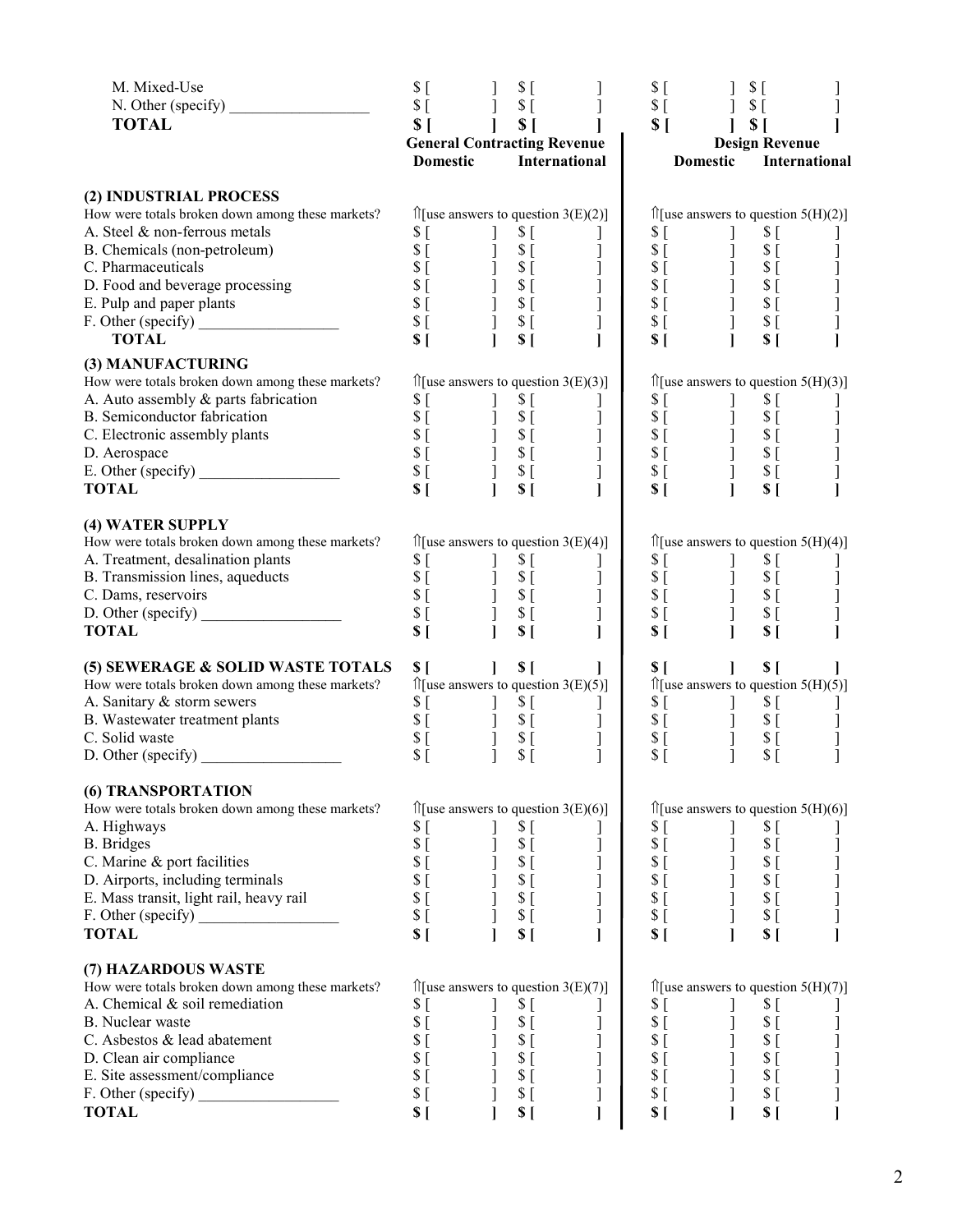|                 | <b>General Contracting Revenue</b> | <b>Design Revenue</b> |                      |  |  |  |
|-----------------|------------------------------------|-----------------------|----------------------|--|--|--|
| <b>Domestic</b> | International                      | Domestic              | <b>International</b> |  |  |  |

#### **(8) POWER**

| How were totals broken down among these markets?  | $\hat{\Pi}$ [use answers to question 3(E)(8)]<br>$\begin{array}{c cc} & \text{.on 3(b)}\\ \mathbf{5}\left[\begin{array}{cc} 1 & 0 \\ 0 & 0 \\ 0 & 0 \\ 0 & 0 \\ 0 & 0 \\ 0 & 0 \\ 0 & 0 \\ 0 & 0 \\ 0 & 0 \\ 0 & 0 \\ 0 & 0 \\ 0 & 0 \\ 0 & 0 \\ 0 & 0 \\ 0 & 0 \\ 0 & 0 \\ 0 & 0 \\ 0 & 0 \\ 0 & 0 \\ 0 & 0 \\ 0 & 0 \\ 0 & 0 \\ 0 & 0 \\ 0 & 0 \\ 0 & 0 \\ 0 & 0 \\ 0 & 0 \\ 0 & 0 \\ 0 & 0 \\ 0 & 0 \\ 0 & 0 \\$ |                                                                                                                                                                                                                                                                                                                                                                                                                                                                               | $\hat{\Pi}$ [use answers to question 5(H)(8)] |                                                                                                                                                                                                                                                                                      |                  |                                                          |  |  |
|---------------------------------------------------|---------------------------------------------------------------------------------------------------------------------------------------------------------------------------------------------------------------------------------------------------------------------------------------------------------------------------------------------------------------------------------------------------------------------|-------------------------------------------------------------------------------------------------------------------------------------------------------------------------------------------------------------------------------------------------------------------------------------------------------------------------------------------------------------------------------------------------------------------------------------------------------------------------------|-----------------------------------------------|--------------------------------------------------------------------------------------------------------------------------------------------------------------------------------------------------------------------------------------------------------------------------------------|------------------|----------------------------------------------------------|--|--|
| A. Fossil fuel plants, natural gas and coal       | $S_{\Gamma}$                                                                                                                                                                                                                                                                                                                                                                                                        | $\blacksquare$                                                                                                                                                                                                                                                                                                                                                                                                                                                                |                                               |                                                                                                                                                                                                                                                                                      | $\Box$           | \$[                                                      |  |  |
| B. Nuclear plants                                 | $\frac{\$}{\$}$ $\left[\right]$                                                                                                                                                                                                                                                                                                                                                                                     |                                                                                                                                                                                                                                                                                                                                                                                                                                                                               |                                               | $\begin{array}{c} 0.516 & 0.516 \\ 0.516 & 0.516 \\ 0.516 & 0.516 \\ 0.516 & 0.516 \\ 0.516 & 0.516 \\ 0.516 & 0.516 \\ 0.516 & 0.516 \\ 0.516 & 0.516 \\ 0.516 & 0.516 \\ 0.516 & 0.516 \\ 0.516 & 0.516 \\ 0.516 & 0.516 \\ 0.516 & 0.516 \\ 0.516 & 0.516 \\ 0.516 & 0.516 \\ 0.$ |                  | \$[                                                      |  |  |
| C. Hydro plants                                   |                                                                                                                                                                                                                                                                                                                                                                                                                     |                                                                                                                                                                                                                                                                                                                                                                                                                                                                               |                                               |                                                                                                                                                                                                                                                                                      |                  | $S_{\Gamma}$                                             |  |  |
| D. Cogeneration and waste fuels                   | \$[                                                                                                                                                                                                                                                                                                                                                                                                                 |                                                                                                                                                                                                                                                                                                                                                                                                                                                                               |                                               |                                                                                                                                                                                                                                                                                      |                  | $\sqrt{\ }$ [                                            |  |  |
| E. Transmission & distribution                    | \$[                                                                                                                                                                                                                                                                                                                                                                                                                 |                                                                                                                                                                                                                                                                                                                                                                                                                                                                               |                                               |                                                                                                                                                                                                                                                                                      |                  | $\sqrt{\ }$ [                                            |  |  |
| F. Operations & maintenance                       | \$[                                                                                                                                                                                                                                                                                                                                                                                                                 | $\begin{bmatrix} 1 \\ 1 \\ 1 \end{bmatrix}$                                                                                                                                                                                                                                                                                                                                                                                                                                   |                                               | $S$ [                                                                                                                                                                                                                                                                                | ]<br>]<br>]<br>] | $\sqrt{\ }$ [                                            |  |  |
| G. Wind generation                                | $\overline{\$}$ [                                                                                                                                                                                                                                                                                                                                                                                                   |                                                                                                                                                                                                                                                                                                                                                                                                                                                                               |                                               | $S_{\lbrack}$                                                                                                                                                                                                                                                                        |                  | \$[                                                      |  |  |
| H. Solar generation                               |                                                                                                                                                                                                                                                                                                                                                                                                                     |                                                                                                                                                                                                                                                                                                                                                                                                                                                                               |                                               | $\mathcal{S}$ [                                                                                                                                                                                                                                                                      |                  | \$[                                                      |  |  |
|                                                   |                                                                                                                                                                                                                                                                                                                                                                                                                     | $\begin{array}{ccc} \n 8 & 1 & 1 \\ \n 8 & 1 & 1 \\ \n 8 & 1 & 1 \n \end{array}$                                                                                                                                                                                                                                                                                                                                                                                              |                                               | $S$ [                                                                                                                                                                                                                                                                                |                  | $S_{\Gamma}$                                             |  |  |
| <b>TOTAL</b>                                      | S <sub>1</sub>                                                                                                                                                                                                                                                                                                                                                                                                      |                                                                                                                                                                                                                                                                                                                                                                                                                                                                               |                                               |                                                                                                                                                                                                                                                                                      | $\mathbf{I}$     | S <sub>1</sub>                                           |  |  |
| (9) PETROLEUM                                     |                                                                                                                                                                                                                                                                                                                                                                                                                     |                                                                                                                                                                                                                                                                                                                                                                                                                                                                               |                                               |                                                                                                                                                                                                                                                                                      |                  |                                                          |  |  |
| How were totals broken down among these markets?  |                                                                                                                                                                                                                                                                                                                                                                                                                     | $\hat{\Pi}$ [use answers to question 3(E)(9)]                                                                                                                                                                                                                                                                                                                                                                                                                                 |                                               |                                                                                                                                                                                                                                                                                      |                  | $\hat{\Pi}$ [use answers to question 5(H)(9)]            |  |  |
| A. Refineries & petrochemical plants              |                                                                                                                                                                                                                                                                                                                                                                                                                     |                                                                                                                                                                                                                                                                                                                                                                                                                                                                               |                                               |                                                                                                                                                                                                                                                                                      |                  |                                                          |  |  |
| <b>B.</b> Pipelines                               |                                                                                                                                                                                                                                                                                                                                                                                                                     |                                                                                                                                                                                                                                                                                                                                                                                                                                                                               |                                               |                                                                                                                                                                                                                                                                                      |                  |                                                          |  |  |
| C. Offshore and underwater facilities             |                                                                                                                                                                                                                                                                                                                                                                                                                     |                                                                                                                                                                                                                                                                                                                                                                                                                                                                               |                                               |                                                                                                                                                                                                                                                                                      |                  |                                                          |  |  |
| D. Maintenance, including turnarounds             |                                                                                                                                                                                                                                                                                                                                                                                                                     |                                                                                                                                                                                                                                                                                                                                                                                                                                                                               |                                               |                                                                                                                                                                                                                                                                                      |                  |                                                          |  |  |
|                                                   |                                                                                                                                                                                                                                                                                                                                                                                                                     | $\begin{array}{cccc} \mathbf{S} & [ & & ] & \mathbf{\hat{S}} \ [ & & & ] & \mathbf{\hat{S}} \ [ & & & ] & \mathbf{\hat{S}} \ [ & & & ] & \mathbf{\hat{S}} \ [ & & & ] & \mathbf{\hat{S}} \ [ & & & ] & \mathbf{\hat{S}} \ [ & & & ] & \mathbf{\hat{S}} \ [ & & & ] & \mathbf{\hat{S}} \ [ & & & ] & \mathbf{\hat{S}} \ [ & & & ] & \mathbf{\hat{S}} \ [ & & & ] & \mathbf{\hat{S}} \ [ & & & ] & \mathbf{\hat{S}} \ [ & & & ] & \mathbf{\hat{S}} \ [ & & & ] & \mathbf{\hat{$ |                                               |                                                                                                                                                                                                                                                                                      |                  | $\begin{array}{c}\n 8 \\ 8 \\ 1 \\ 5 \\ 6\n \end{array}$ |  |  |
| <b>TOTAL</b>                                      | S <sub>1</sub>                                                                                                                                                                                                                                                                                                                                                                                                      | S <sub>1</sub>                                                                                                                                                                                                                                                                                                                                                                                                                                                                | $\mathbf{I}$                                  | S <sub>1</sub>                                                                                                                                                                                                                                                                       |                  | S <sub>1</sub>                                           |  |  |
| (10) TELECOMMUNICATIONS                           |                                                                                                                                                                                                                                                                                                                                                                                                                     |                                                                                                                                                                                                                                                                                                                                                                                                                                                                               |                                               |                                                                                                                                                                                                                                                                                      |                  |                                                          |  |  |
| How were totals broken down among these markets?  |                                                                                                                                                                                                                                                                                                                                                                                                                     | $\hat{\Pi}$ [use answers to question 3(E)(10)]                                                                                                                                                                                                                                                                                                                                                                                                                                |                                               | $\hat{I}$ [use answers to question 5(H)(10)]                                                                                                                                                                                                                                         |                  |                                                          |  |  |
| A. Transmission lines and cabling                 |                                                                                                                                                                                                                                                                                                                                                                                                                     |                                                                                                                                                                                                                                                                                                                                                                                                                                                                               |                                               |                                                                                                                                                                                                                                                                                      |                  |                                                          |  |  |
| B. Towers and antennae                            |                                                                                                                                                                                                                                                                                                                                                                                                                     |                                                                                                                                                                                                                                                                                                                                                                                                                                                                               |                                               |                                                                                                                                                                                                                                                                                      |                  |                                                          |  |  |
| C. Data centers and Web hotels                    |                                                                                                                                                                                                                                                                                                                                                                                                                     |                                                                                                                                                                                                                                                                                                                                                                                                                                                                               |                                               |                                                                                                                                                                                                                                                                                      |                  |                                                          |  |  |
| D. Other (specify) $\_\_\_\_\_\_\_\_\_\_\_\_\_\_$ |                                                                                                                                                                                                                                                                                                                                                                                                                     |                                                                                                                                                                                                                                                                                                                                                                                                                                                                               |                                               |                                                                                                                                                                                                                                                                                      |                  |                                                          |  |  |
| <b>TOTAL</b>                                      |                                                                                                                                                                                                                                                                                                                                                                                                                     |                                                                                                                                                                                                                                                                                                                                                                                                                                                                               |                                               |                                                                                                                                                                                                                                                                                      |                  |                                                          |  |  |
| (11) MISCELLANEOUS                                |                                                                                                                                                                                                                                                                                                                                                                                                                     |                                                                                                                                                                                                                                                                                                                                                                                                                                                                               |                                               |                                                                                                                                                                                                                                                                                      |                  |                                                          |  |  |
| How were totals broken down among these markets?  | $\hat{\Pi}$ [use answers to question 3(E)(11)]                                                                                                                                                                                                                                                                                                                                                                      |                                                                                                                                                                                                                                                                                                                                                                                                                                                                               |                                               | $\hat{\Pi}$ [use answers to question 5(H)(11)]                                                                                                                                                                                                                                       |                  |                                                          |  |  |
| A. Mining                                         |                                                                                                                                                                                                                                                                                                                                                                                                                     |                                                                                                                                                                                                                                                                                                                                                                                                                                                                               |                                               |                                                                                                                                                                                                                                                                                      |                  |                                                          |  |  |
|                                                   |                                                                                                                                                                                                                                                                                                                                                                                                                     |                                                                                                                                                                                                                                                                                                                                                                                                                                                                               |                                               |                                                                                                                                                                                                                                                                                      |                  |                                                          |  |  |
| <b>TOTAL</b>                                      |                                                                                                                                                                                                                                                                                                                                                                                                                     | $\begin{array}{ccccc}\nS & & & & & \S & & & & \S & & & & \S & & & & \S & & & & \S & & & & \S & & & & \S & & & & \S & & & & \S & & & & \S & & & & \S & & & & \S & & & & \S & & & & \S & & & & \S & & & & \S & & & & \S & & & & \S & & & & \S & & & & \S & & & & \S & & & & \S & & & & \S & & & & \S & & & & \S & & & & \S & & & & \S & & & & \S & & & & \S & & & & \S & & & & \S & & & & \S & & & & \S & & & & \S & & & & \$                                                   |                                               | $\begin{array}{c} $S \rhd 1$ & $S \rhd 3$ \\ $S \rhd 1$ & $S \rhd 3$ \\ $S \rhd 1$ & $S \rhd 3$ \\ \end{array}$                                                                                                                                                                      |                  |                                                          |  |  |
| (12) GRAND TOTALS                                 |                                                                                                                                                                                                                                                                                                                                                                                                                     |                                                                                                                                                                                                                                                                                                                                                                                                                                                                               |                                               |                                                                                                                                                                                                                                                                                      |                  |                                                          |  |  |
| Total of items 1 through 11.                      | \$[                                                                                                                                                                                                                                                                                                                                                                                                                 | $\mathbf{1}$<br>$S_{\Gamma}$                                                                                                                                                                                                                                                                                                                                                                                                                                                  | $\mathbf{I}$                                  | $$^{[}$                                                                                                                                                                                                                                                                              | $\blacksquare$   | S <sub>1</sub>                                           |  |  |